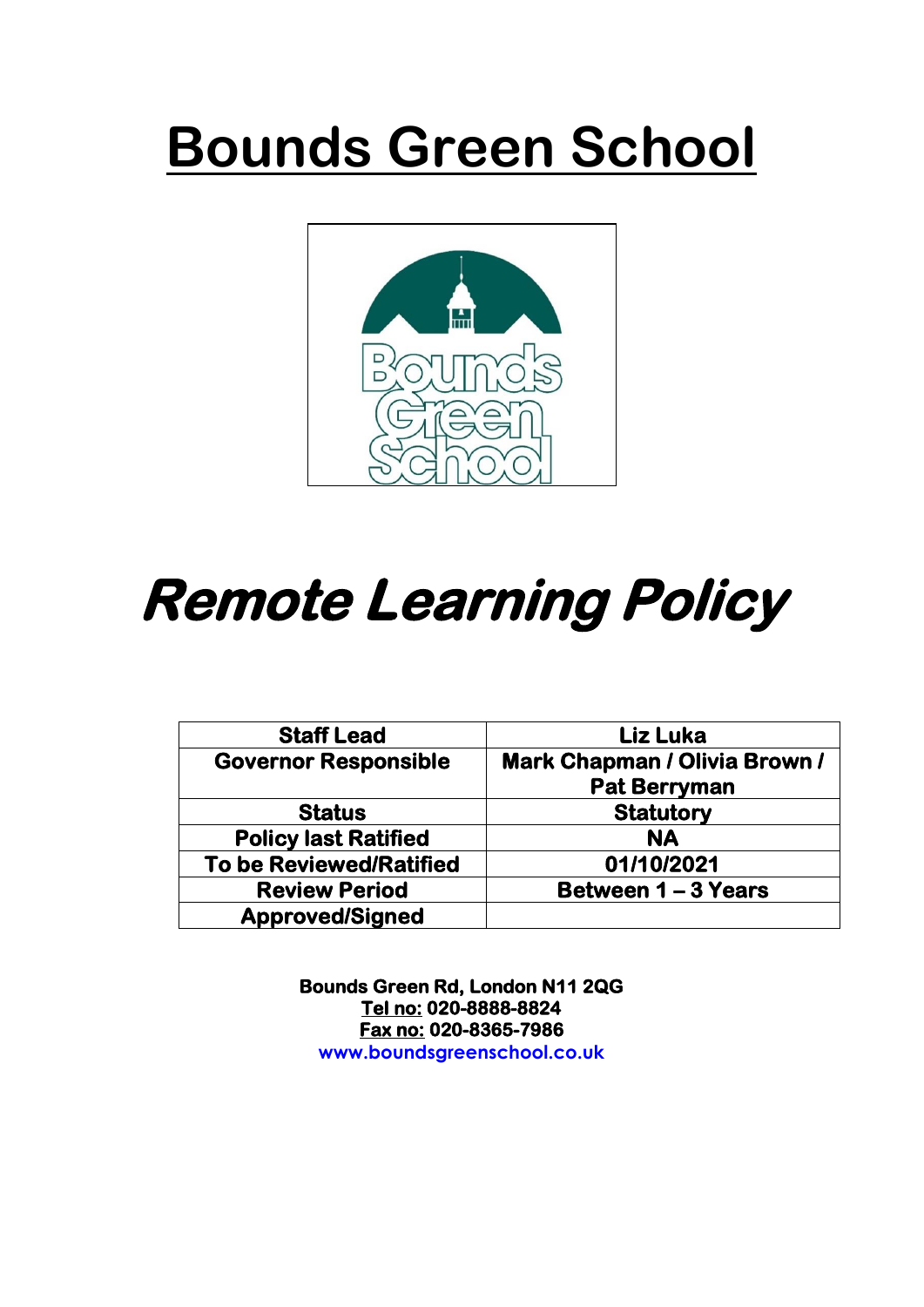# **Contents**

- **1. Aims**
- **2. Roles and responsibilities**
- **3. Who to contact?**
- **4. Data protection**
- **5. Safeguarding**
- **6. Monitoring arrangements**
- **7. Links with other policies**

# **1. Aims**

This remote learning policy for staff aims to:

- Ensure a consistent approach to remote learning for individuals, small groups of children and bubbles isolating
- Set out expectations for all members of the school community with regards to remote learning
- Provide appropriate quidelines for data protection

This policy applies to circumstances where:

- A The School is anticipated to be closed for a period longer than 1 day
- B Where a whole class, or year group has been asked to self-isolate by the school, the expectation is home learning is provided by the class teacher; expectations outlined below
- C– A student/s has been asked to self-isolate by the school or NHS

# **2. Roles and responsibilities**

When providing remote learning in scenarios A and B, teachers must be available between 8:30am - 4:00pm

If teachers are unable to work for any reason during this time, for example due to sickness or caring for a dependent, they should report this using the normal absence procedure.

When providing remote learning for their classes, teachers will use Google Classroom and the associated Google add-ons (Slides, Docs, and Forms) and any other platforms as outlined in the guidance.

In scenarios A and B, teachers are responsible for:

- Ensuring learning reflects a planned, well-sequenced and balanced curriculum so that knowledge and skills are continually being developed.
- Providing clear explanations of new content that is given through high-quality videos or written/audio description.
- Checking work regularly and assessing how the children are progressing.
- Responding to questions seeking clarifications and use feedback to inform planning.
- Ensuring the learning is in line with key stage guidelines.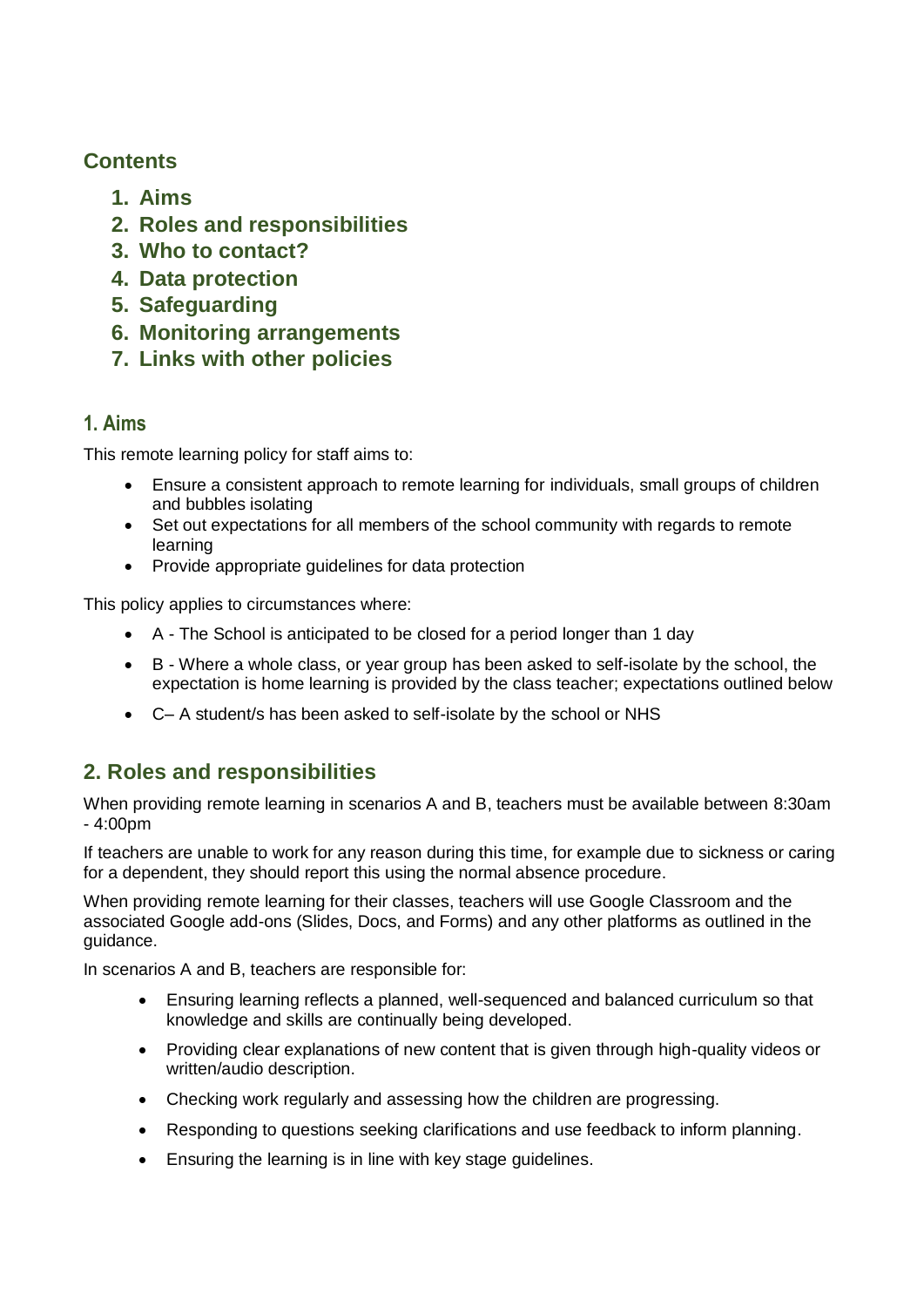**In scenarios A and B, remote learning provision over a one-week period will consist of:**

- Weekly assembly
- Class teacher Story time
- Daily live sessions (except for days when teachers are in school)
- 4 days provision of Daily Reading, Writing, Spellings, Phonics (EYFS and KS1), Timetables and Maths - see KS specific timings below
- 2 subjects from the wider curriculum a week
- PSHE, Spanish, Music, PE, and Art generic enrichment activities
- Where appropriate, work will be differentiated
- SEND team will support CTs in providing bespoke packs for specific children

#### **In scenario C remote learning provision will consist of:**

- Learning activities from the generic bank of activities
- PPA subject banks of assignments
- Other activities reflecting the current learning, where possible, for the range of subjects

Please note the provision will differ from that set out in scenarios A and B as teachers will still be in school fulfilling their daily class teaching commitments. The amount of work provided may not be as much. Work will be **uploaded by the end of day 2**.

#### **Key Stage Specific for Scenarios A and B**

Year 5 and 6 will suggest daily activities lasting up to 4 hours for Reading and Spellings, Writing, Maths and 4 wider curriculum subjects over the 2-week period.

Year 3 and 4 will suggest daily activities lasting up to 4 hours for Reading and Spelling, Writing, Maths with 4 wider curriculum subjects over the 2-week period.

Year 1 and 2 will suggest daily activities lasting up to 2 hours for Reading and Spelling, Writing, Maths with 4 wider curriculum subjects over the 2-week period. Although, children will access the learning through google classroom the preferred platform will be Purple Mash.

Teaching staff will:

- Upload assignments to Google Classroom with clear instructions set out by the teacher through a recorded video at the beginning of the week supported by assignment instructions **by beginning of day 2 of isolation**
- Provide input for each area through a blend of video recorded explanation from the teacher and other appropriate sites
- Ensure learning is a balance of online and offline
- If children cannot access Google Classroom, a printed pack that is closely linked with their current learning will be sent to them. This applies to scenarios A, B and C.
- Lead live Google Meet sessions daily
- If a teacher is unfit for work, the school will endeavour to provide remote learning for the bubble, facilitated by the year group team. In this scenario, response to remote learning may not be possible
- Engage in PPA through virtual media
- Ensure printing is not a requirement in order for the children to complete their work
- Learning resources must be checked for errors and misconceptions before uploading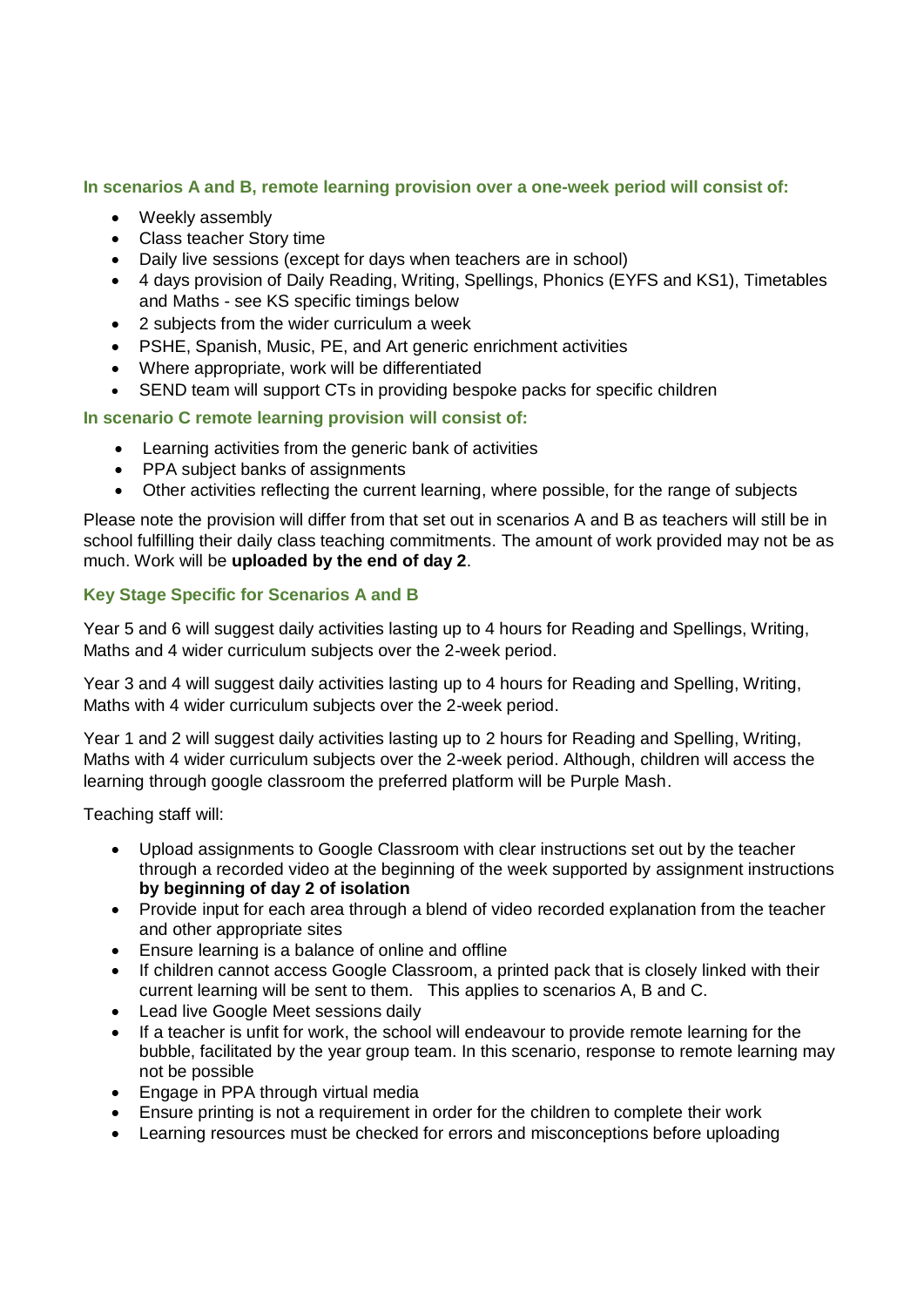#### **Providing feedback on work for years 1 - 6:**

- Teachers will acknowledge any work received with a short message/comment.
- Detailed feedback for one Maths task and one English task will be provided each week and one other subject over two weeks if there is a cross-curricular writing element.
- Children can then respond to the feedback this may be via email if a Purple Mash activity has been set or through the Google Classroom.

#### **Remote learning EYFS provision for bubbles isolating (Scenarios A and B)**

The school website will be the platform for setting remote learning. The team will:

- Record one story a week, one by the CT and one by the NNEB for each class 6 stories accessible to the year group.
- Record videos teaching phonics with follow up activities when appropriate.
- Give guidance on and setting of reading tasks.
- Create video recordings setting activities such as cooking or gardening.
- continue parental engagement and feedback using Evidence me, uploading of observations, and sharing of activities.
- One live zoom meet with each Key Worker group
- For EYFS, feedback will be through Evidence Me.

#### **Keeping in touch with children and parents – except in scenario C**

- $\circ$  Teachers must be available to communicate with parents and/or children between 9.00am and 4:00pm.
- $\circ$  Teachers will use their class email address to communicate with parents regarding general queries related to learning set, either on or offline.
- o Teachers are not expected to answer emails outside working hours.
- $\circ$  Teachers will phone children once a week if an individual child or small group are on isolation.
- $\circ$  If the class bubble or whole school is isolating, the teacher will invite children to daily Google Meets, those who do not join will receive a phone call. EY children will receive a phone call from their key worker.
- o Identified vulnerable children will be contacted as necessary by the SEN team.
- o Any parent queries should be addressed with the class teacher.
- $\circ$  If a child is not accessing Google Classroom/completing any work and has not requested an 'offline' pack, teachers should follow up with a phone call and if necessary, alert SLT.
- o If teachers have any safeguarding concerns or queries, they will continue to follow the safeguarding procedures and inform the DSOs immediately.
- $\circ$  If a child posts inappropriate/unkind messages on Google Classroom, teachers will ensure the message is deleted from the classroom and that the child is reminded about appropriate online behaviour and the consequences*.*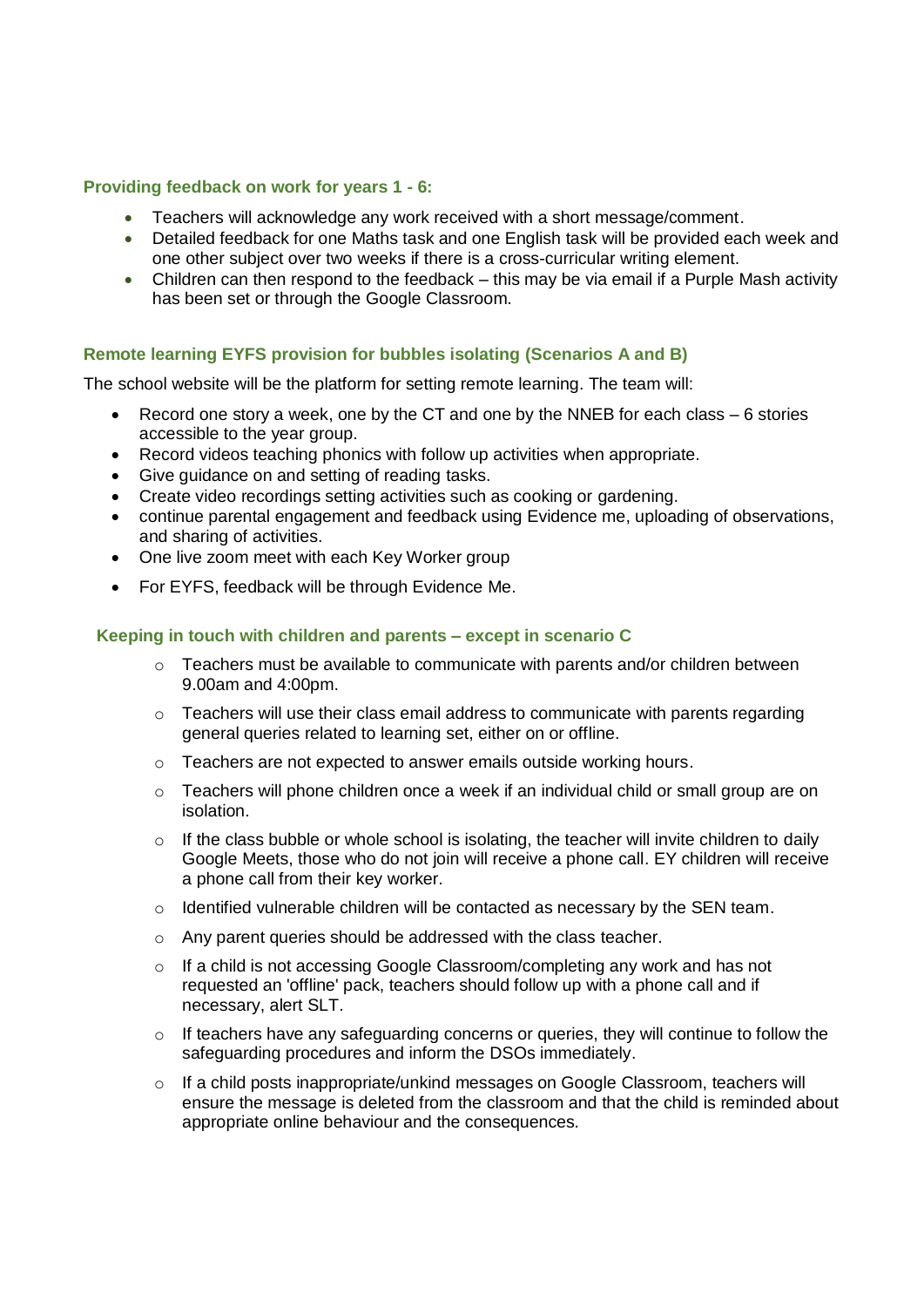$\circ$  If a child continues to behave inappropriately online, a member of SLT must be informed.

#### **Virtual meetings/recordings**

- Teachers need to be available for virtual staff meetings and/or briefings when requested by the Head teacher during their working hours.
- Any pre-recordings that are uploaded must be audible i.e. minimal background noise, and background environments must be checked for their appropriateness.
- All staff should be aware of their presentation and dress appropriately.

# **2.2 Teaching assistants**

When assisting with remote learning, teaching assistants must be available for the hours they are contracted to work.

If they are unable to work for any reason during this time, for example due to sickness or caring for a dependent, they should report this using the normal absence procedure.

When assisting with remote learning, teaching assistants are responsible for:

- Producing home learning packs for children who may need them in line with guidance from the CT.
- Attending virtual meetings with members of SLT, teachers and parents if required to (refer to section 2.1 under the heading 'Virtual meetings/recordings).
- Attending school to supervise and support key worker bubbles of children in the event of a full lockdown.
- Support individual children isolating if possible through calls and creating work.

## **2.3 Subject leads**

In addition to teaching responsibilities, subject leads are responsible for:

- Providing teachers with quality resources to support the planning and delivery of their subject remotely.
- Arranging/attending a virtual meeting with SLT or year groups.
- Considering whether any aspects of the subject curriculum need to change to accommodate remote learning and informing SLT.
- Support teachers with any queries in how to provide quality provision.
- Working with teachers teaching their subject remotely to make sure all work set is appropriate and consistent.

#### **2.4 Senior leaders – see contacts below**

Senior leaders are responsible for:

- Co-ordinating the remote learning approach across the school.
- Monitoring the effectiveness of remote learning through regular year group evaluation and reviewing the children's engagement with Google Classroom through regular printed reports from the IT team which monitors the frequency of children's access to Google Classroom.
- Monitoring the security of remote learning systems, including data protection, online behaviour and safeguarding considerations.
- Follow through any safeguarding issues as part of the DSL role.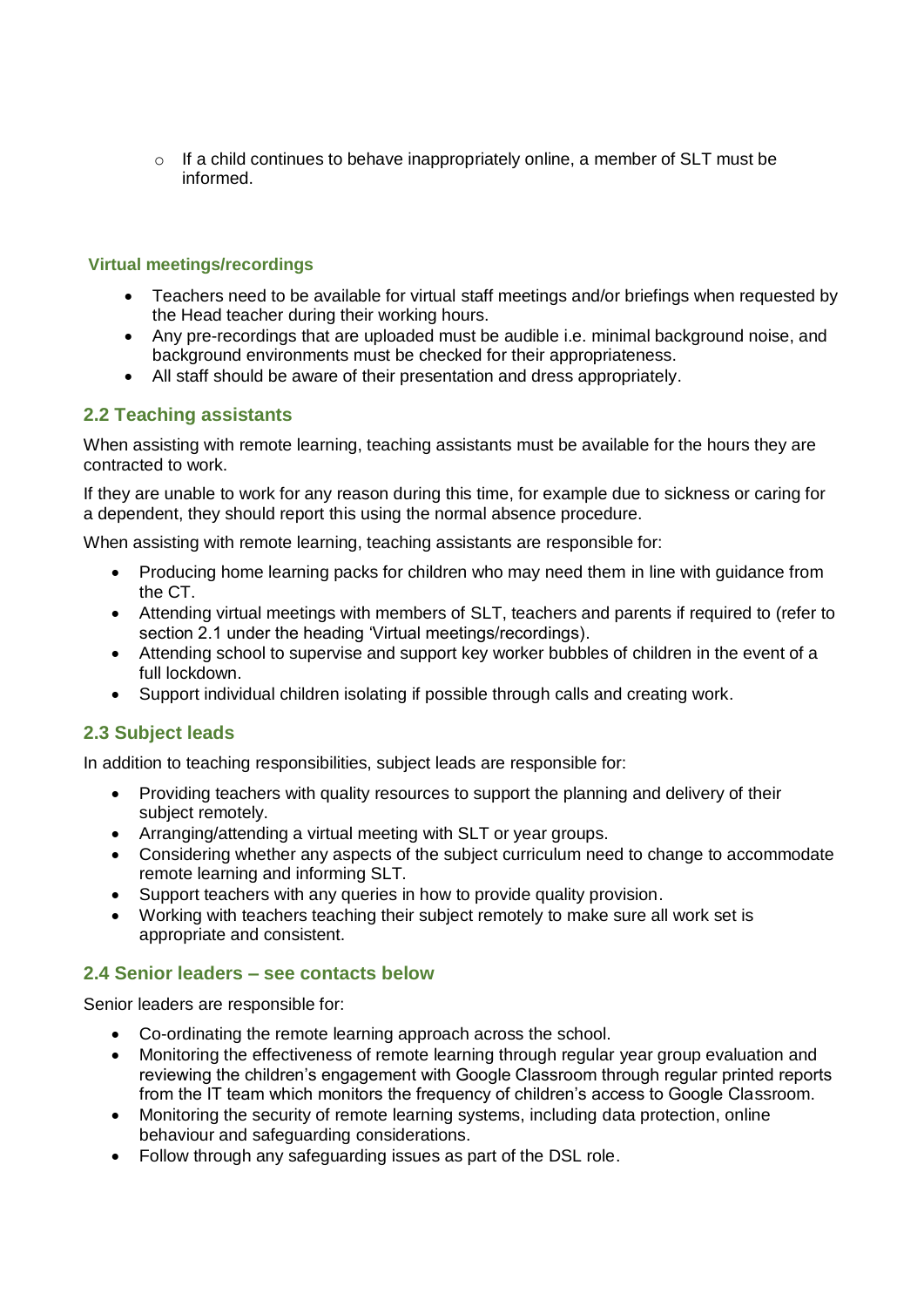Assisting pupils and parents with accessing the internet or devices.

## **2.5 Designated safeguarding lead**

The DSL is responsible for any safeguarding issues. CP Policy 19.8, Online Safety p 31-33, in particular p.33

## **2.6 IT staff**

SBS staff are responsible for:

- Fixing issues with systems used for the smooth running of remote learning.
- Helping staff with any technical issues they are experiencing.
- Reviewing the security of remote learning systems and flagging any data protection breaches to the Data Protection school staff contacts, who will then contact Judicium Education (who acts as the school's Data Protection Officer).

# **2.6b Admin Staff**

The Admin Team are responsible for:

- Assisting families with log in information (e.g. Purple Mash, Google Classroom etc)
- Copying and posting printed packs to pupils, where required.
- Uploading work and videos onto the school's website.
- Sending regular communications via email/text (using Schoolcomms) regarding remote learning on behalf of teachers/SLT.
- Sending class/group messages via email/text (using Schoolcomms) regarding remote learning on behalf of teachers.
- Checking Admin email and forwarding any relevant emails to class teachers/SLT.

# **2.7 Pupils and parents**

Staff can expect pupils learning remotely to:

- Be contactable during the school day although they may not always be in front of a device the entire time.
- Seek help if they need it.
- Participate in online and offline learning and activities set by their teachers to the best of their ability.

Staff can expect parents with children learning remotely to:

- Encourage children to access online learning and associated activities or complete work set by the teacher each day.
- Alert teachers if their children are not able to complete work.
- Support the school values.
- Foster an open pathway of communication between the school and home where appropriate.
- Make the school aware if their child is sick or otherwise cannot complete work.
- Seek help from the school if they need it.
- Pick up and return laptops if allocated.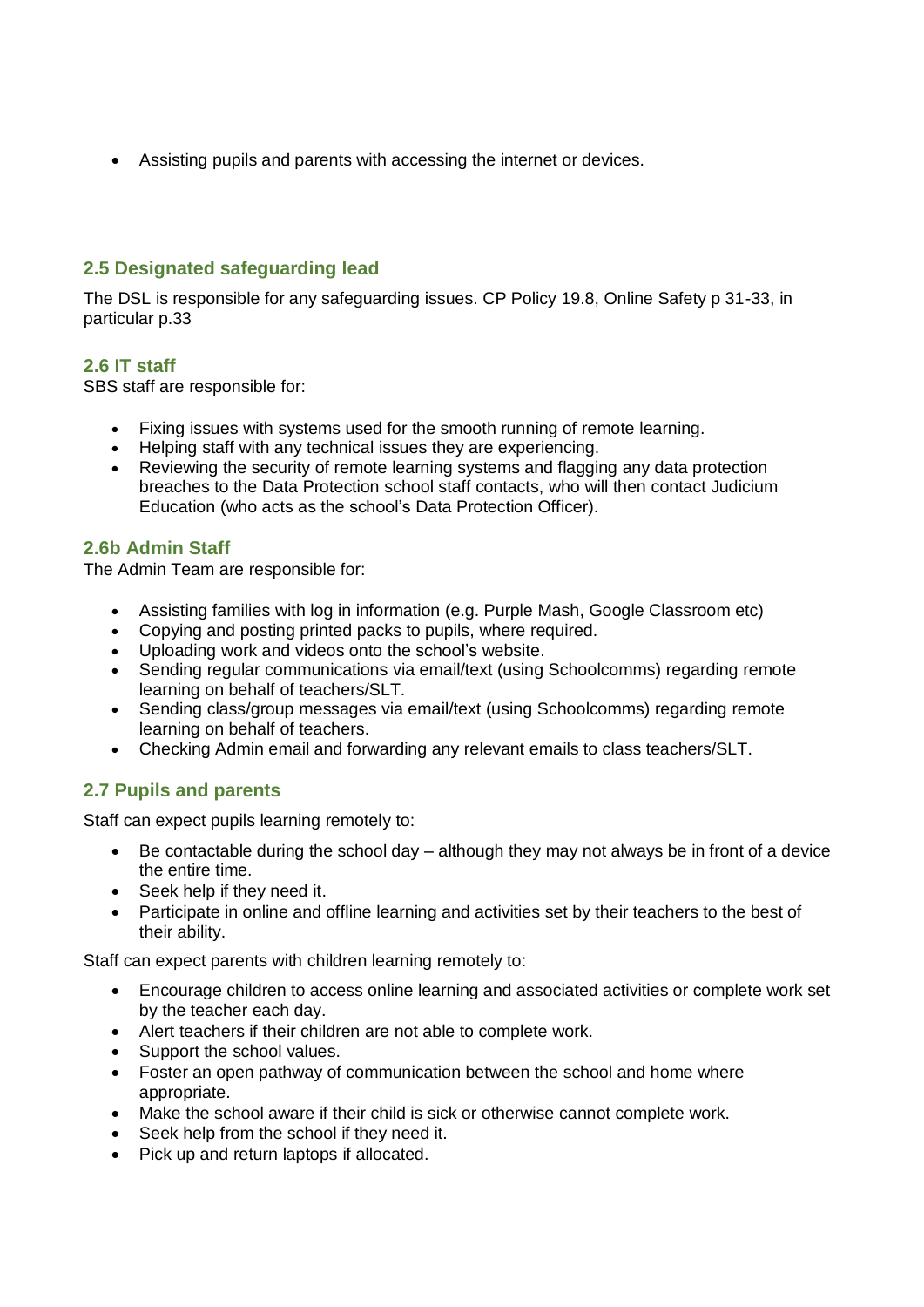# **2.8 Governing board**

The governing body is responsible for:

• Monitoring the school's approach to providing remote learning to ensure education remains as high quality as possible.

# **3. Who to contact**

If staff have any questions or concerns about remote learning, they should contact the following individuals:

| Area                                                | Person/s responsible                                           |
|-----------------------------------------------------|----------------------------------------------------------------|
| <b>DSL</b>                                          | Will Wawn                                                      |
| <b>DSOs</b>                                         | Will Wawn, Helen Chrysafi-Bartrip, Marcus<br>Read and Liz Luka |
| Issues regarding behavior and safety                | Helen Chrysafi-Bartrip                                         |
| Issues regarding to SEND and Vulnerable<br>children | Marcus Read                                                    |
| Issues regarding setting work                       | Liz Luka and Jess King                                         |
| Issues with remote learning and IT                  | Liz Luka and Faye Papini                                       |
| Issues with their own workload or wellbeing         | talk to a member of SLT                                        |
| Concerns about safeguarding                         | talk to DSL/DSO's                                              |
| Concerns about data protection                      | talk to the data protection officer                            |

#### **4. Data protection**

#### **4.1 Accessing personal data**

When accessing personal data for remote learning purposes, all staff members will:

- Use their school allocated laptop
- Will access data via the secure IT network within school

## **4.2 Processing personal data**

- Staff members may need to collect and/or share personal data such as parent email addresses as part of the remote learning system. As long as this processing is necessary for the school's official functions, individuals won't need to give permission for this to happen.
- However, staff are reminded to collect and/or share as little personal data as possible online.
- Teachers should not send out group emails via the class emails. If a group/class email is required, this must be sent via schoolcomms by the admin team.

#### **4.3 Keeping devices secure**

All staff members will take appropriate steps to ensure their devices remain secure. This includes, but is not limited to: